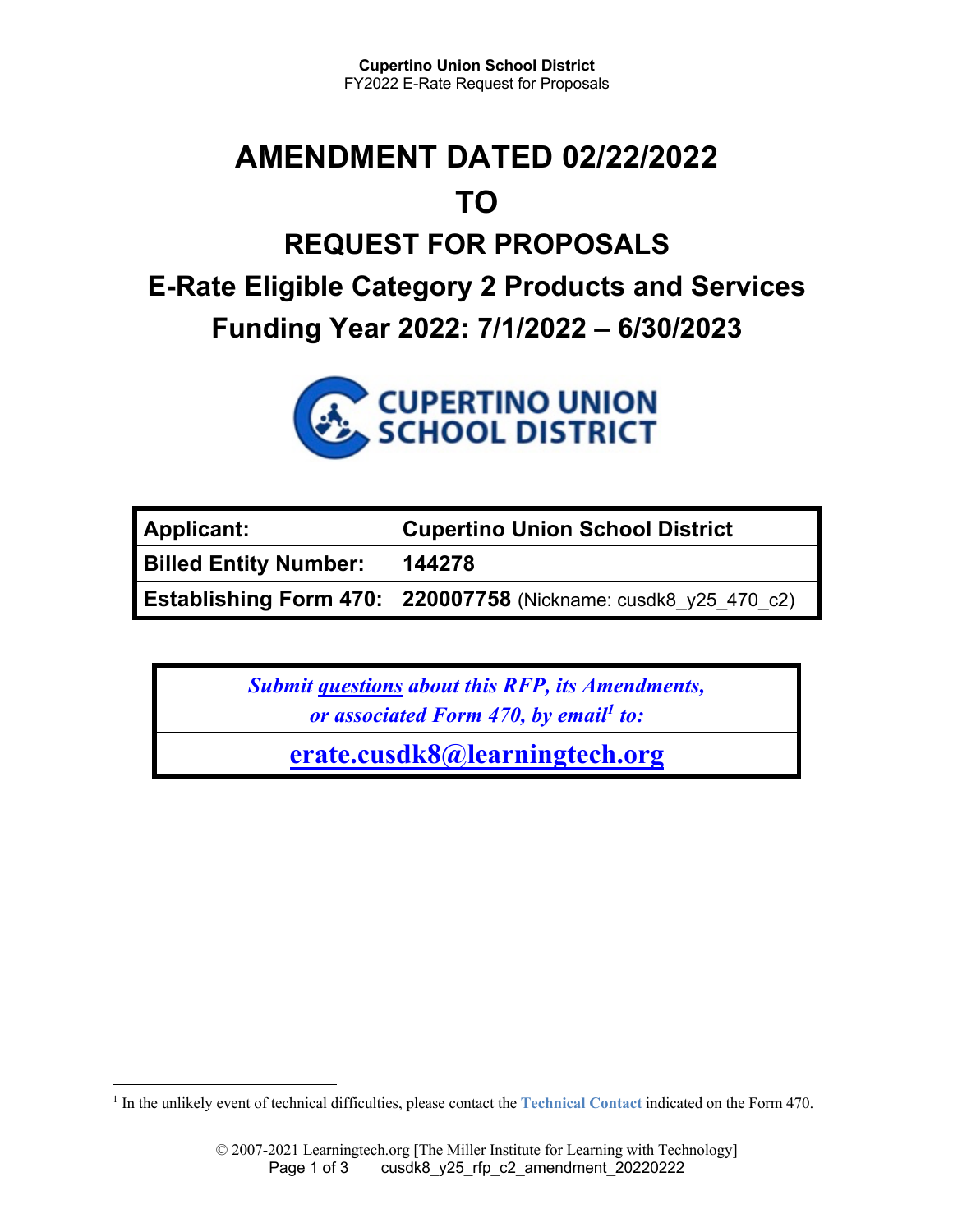### **Deadlines**

This amendment clarifies that based on the certification date of **02/01/2022** for Form 470 #**220007758**, and unless updated further:

- The deadline for submission of QUESTIONS about this RFP is 5pm (Pacific) on **02/21/2022**
- The deadline for submission of PROPOSALS in response to this RFP is 5pm (Pacific) on **03/01/2022**

#### **Required Pricing Form**

Proposal disqualification factors include failure to submit the required Pricing Form for new services.

#### **Answers to Questions**

A separate RFP Amendment will be issued with answers to questions submitted by the deadline. The "Answers to Questions" RFP Amendment will be posted within 5 days of the deadline for submission of questions.

Q1: Are bid/performance bonds needed if installation is not bid?

A1: Performance or payment bonds will not be required after all, as the projects do not involve construction, wiring, trenching, or fiber upgrades, etc.

Q2: Do outdoor access points already have needed cabling?

A2: Cabling for outdoor access points will be already in place, or CUSDK8 will install cabling. Installation will just be a swap of APs.

Q3: What is the existing cabling? All Cat5? Cat6? A mix?

A3: There is a mix of cabling.

Q4: Will you do a BEAR form on this project?

A4: SPI is selected on the Form 470, unless negotiated otherwise by the parties.